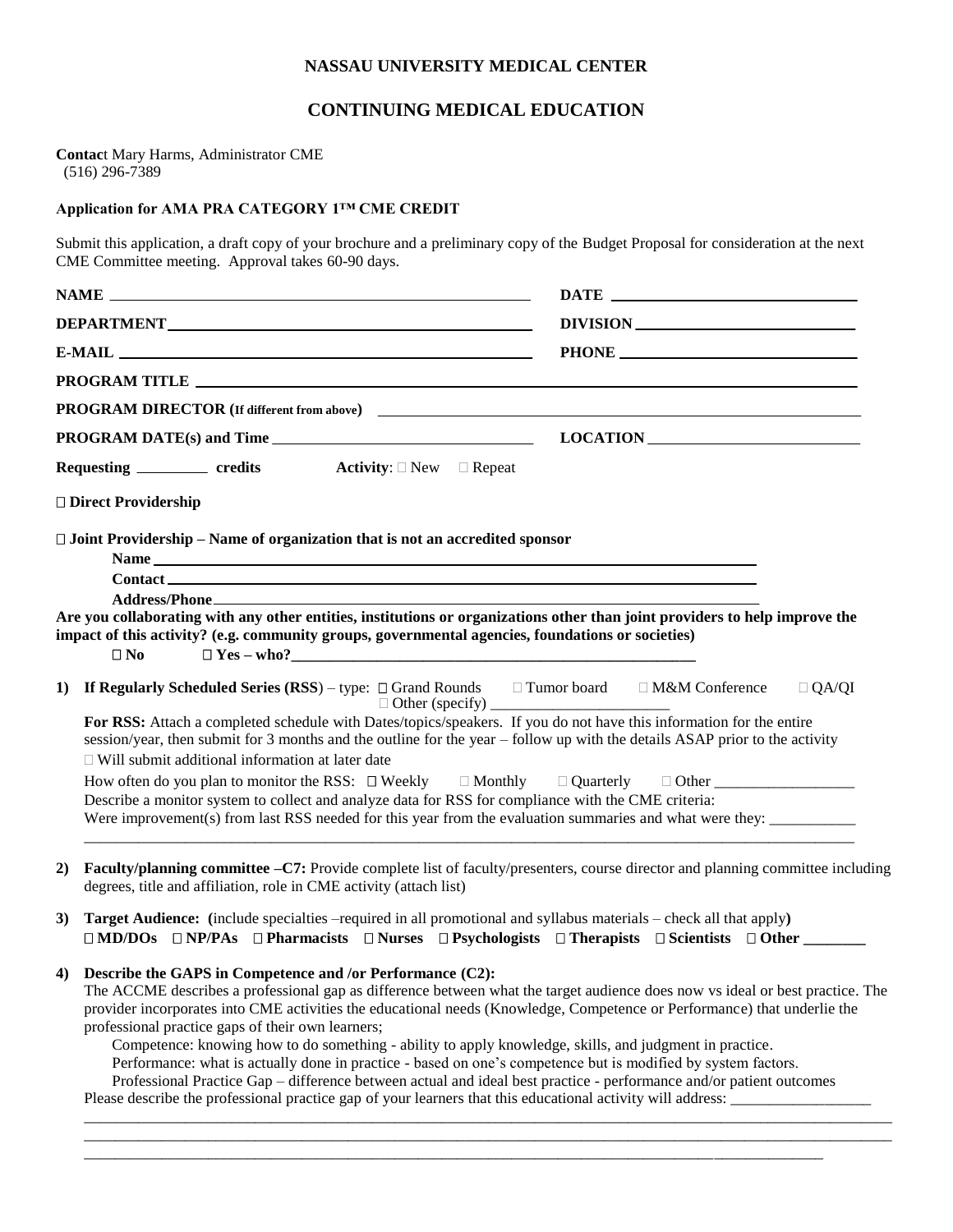Describe the educational need(s) specific to this educational activity that you determined to be the cause of your professional gap(s):  $\Box$  **Knowledge needs** (areas where there is a lack of understanding) \_\_\_\_\_\_\_\_\_\_\_\_\_\_\_\_\_\_\_\_\_\_\_\_\_\_\_\_\_\_\_\_\_\_\_\_\_\_\_\_\_\_\_\_\_\_\_\_\_\_\_\_\_\_\_\_\_\_\_\_\_\_\_\_\_\_\_\_\_\_\_\_\_\_\_\_\_\_\_\_\_\_\_\_\_\_\_\_\_\_\_\_\_\_\_\_\_\_\_\_\_

\_\_\_\_\_\_\_\_\_\_\_\_\_\_\_\_\_\_\_\_\_\_\_\_\_\_\_\_\_\_\_\_\_\_\_\_\_\_\_\_\_\_\_\_\_\_\_\_\_\_\_\_\_\_\_\_\_\_\_\_\_\_\_\_\_\_\_\_\_\_\_\_\_\_\_\_\_\_\_\_\_\_\_\_\_\_\_\_\_\_\_\_\_\_\_\_\_\_\_\_\_

\_\_\_\_\_\_\_\_\_\_\_\_\_\_\_\_\_\_\_\_\_\_\_\_\_\_\_\_\_\_\_\_\_\_\_\_\_\_\_\_\_\_\_\_\_\_\_\_\_\_\_\_\_\_\_\_\_\_\_\_\_\_\_\_\_\_\_\_\_\_\_\_\_\_\_\_\_\_\_\_\_\_\_\_\_\_\_\_\_\_\_\_\_\_\_\_\_\_\_\_\_

 **Competence** needs (areas where they don't have the ability to apply knowledge) \_\_\_\_\_\_\_\_\_\_\_\_\_\_\_\_\_\_\_\_\_\_\_\_\_\_\_\_

 $\Box$  **Performance** needs (areas not applied in practice)

**5) Needs Assessment (C2):** How was the need for this program determined (the educational needs of knowledge, competence or performance identified for the target audience? (Check all that apply, minimum of two):

 $\Box$  QA reports,  $\Box$  practice guidelines,  $\Box$  surveys (questionnaire, interviews),  $\Box$  committee reports,  $\Box$  expert consensus,

 $\Box$  self –assessment tests  $\Box$  patient safety data,  $\Box$  prior activity feedback,  $\Box$  peer view data,  $\Box$  M&M data,

 $\Box$  new technology or skill,  $\Box$  ACGME/ABMS competencies,  $\Box$  Institute of Medicine (IOM),  $\Box$  Specialty curriculum requirements for training (MOC),  $\Box$  Other

**Please indicate the types of outcomes this activity is designed to change – C3 (check all that apply)**

- □ Increased knowledge
- Increased Competence
- Increased Performance
- □ Improved Patient Outcome
- □ Other

**With respect to the specific content of the CME activity –describe what the CME activity was designed to change in terms of the above learner's competence, performance and/or patient outcomes (e.g. outcome measures) C3**

 **\_\_\_\_\_\_\_\_\_\_\_\_\_\_\_\_\_\_\_\_\_\_\_\_\_\_\_\_\_\_\_\_\_\_\_\_\_\_\_\_\_\_\_\_\_\_\_\_\_\_\_\_\_\_\_\_\_\_\_\_\_\_\_\_\_\_\_\_\_\_\_\_\_\_\_\_\_\_\_\_\_\_\_\_\_\_\_\_\_\_\_\_\_\_\_\_\_\_\_\_\_ \_\_\_\_\_\_\_\_\_\_\_\_\_\_\_\_\_\_\_\_\_\_\_\_\_\_\_\_\_\_\_\_\_\_\_\_\_\_\_\_\_\_\_\_\_\_\_\_\_\_\_\_\_\_\_\_\_\_\_\_\_\_\_\_\_\_\_\_\_\_\_\_\_\_\_\_\_\_\_\_\_\_\_\_\_\_\_\_\_\_\_\_\_\_\_\_\_\_\_\_\_ \_\_\_\_\_\_\_\_\_\_\_\_\_\_\_\_\_\_\_\_\_\_\_\_\_\_\_\_\_\_\_\_\_\_\_\_\_\_\_\_\_\_\_\_\_\_\_\_\_\_\_\_\_\_\_\_\_\_\_\_\_\_\_\_\_\_\_\_\_\_\_\_\_\_\_\_\_\_\_\_\_\_\_\_\_\_\_\_\_\_\_\_\_\_\_\_\_\_\_\_\_**

## **Will the activity address Public Health priorities? (check all that apply)**

- $\Box$  Health informatics and the use of practice data
- $\Box$  Implementation strategies to improve public health

## **Will the activity create Behavioral Change? (check all that apply)**

 $\Box$  Communication skills of learners

- $\Box$  Technical and procedural skills of learners
- $\Box$  Individual learning plans for learners

 $\Box$  Provides services and resources to generate and sustain long-term behavioral modification by learners

## **6) Core Competencies – C6**

CME activities should address core competencies as determined by national or specialty society, specialty credentialing boards, or other sources of national priority. Please indicate the competency and/or other desirable physician attributes that will be used/addressed in the development of this activity.

## **Check all that apply (must include at least one of the following):**

## **Accreditation Council for Graduate Medical Education (ACGME)/American Board of Medical Specialties (ABMS)**

**Patient care** that is compassionate, appropriate and effective for the treatment of health problems and the promotion of health.

**Medical Knowledge about** established and evolving biomedical, clinical, and cognate (e.g., epidemiological and social behavioral) sciences and the application of this knowledge to patient care.

**Practice-based learning** and improvement that involves investigation and evaluation of their own patient care, appraisal and assimilation of scientific evidence, and improvements in patient care.

**Interpersonal and communication skills** that result in effective information exchange and teaming with patients, their families, and other health professions.

**Professionalism**, as manifested through a commitment to carrying out professional responsibilities, adherence to ethical principles, and sensitivity to a diverse patient population.

**Systems-based practice**, as manifested by actions that demonstrate an awareness of and responsiveness to the larger context and system for health care and the ability to effectively call on system resources to provide care that is of optimal value.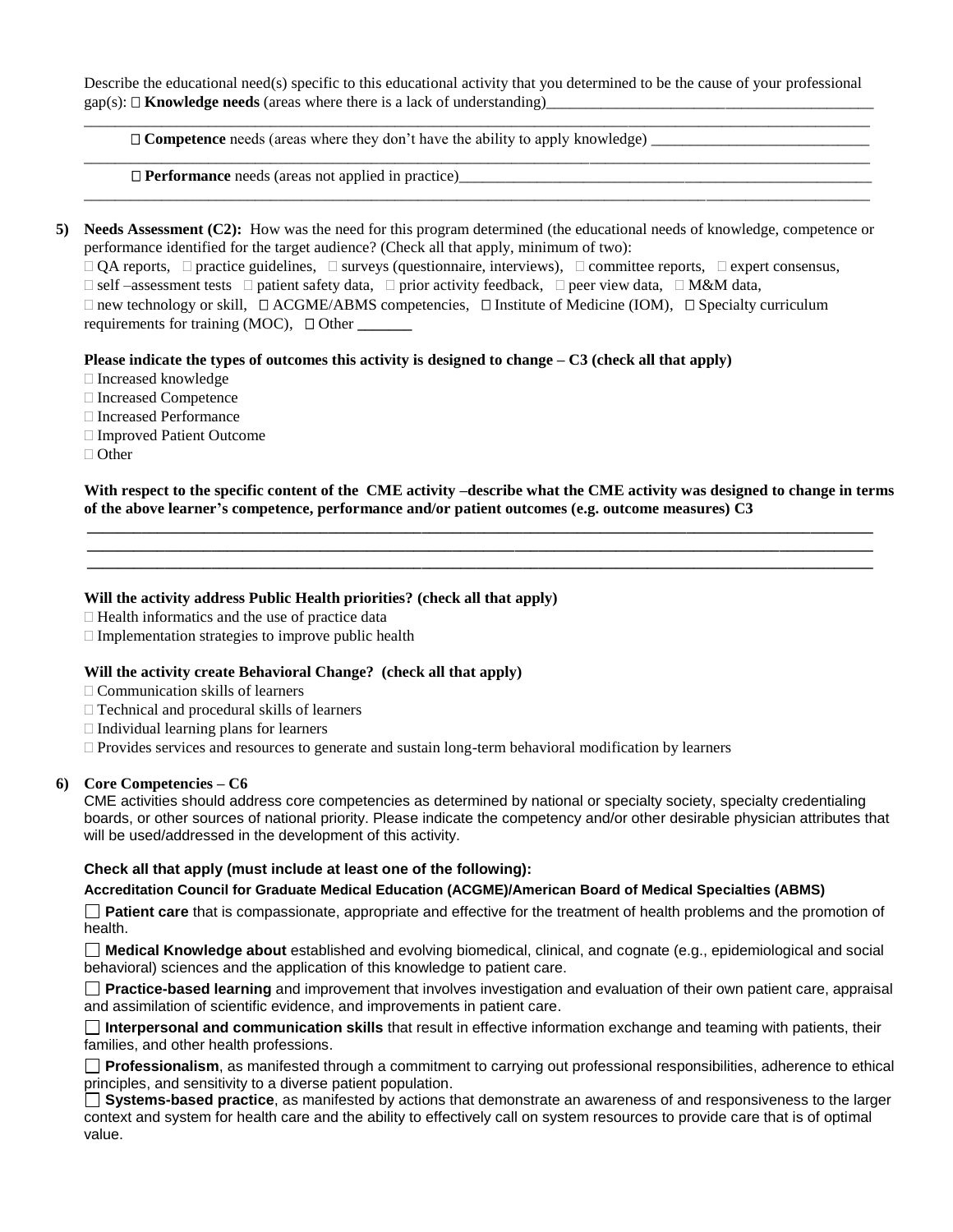## **Institute of Medicine (IOM)**

**Provide patient-centered care** – identify, respect and care about patient differences, values, preferences and expressed needs; relieve pain/suffering; coordinate continuous care; listen to, clearly communicate with and educate patients; share decision making and management; continuously advocate disease prevention, wellness, healthy lifestyle promotion, including focus on population health.

**Work in interdisciplinary teams** – cooperate, collaborate, communicate and integrate care in teams to ensure care is continuous and reliable

**Employ evidence-based practice** – integrate best research with clinical expertise and patient values for optimum care, and participate in learning and research activities to the extent feasible.

**Apply quality improvement** – identify errors and hazards in care; understand and implement basic safety design principles, such as standardization and simplification; continually understand and measure quality of care in terms of structure, process, and outcomes in relation to patient and community needs; and design and test interventions to change processes and systems of care, with the objective of improving quality.

**Utilize informatics** – communicate, management, knowledge, mitigate error, and support decision making using information technology.

#### **Interprofessional Education Collaborative Competencies – C20**

#### **Values/Ethics for Interprofessional Practice**

**Roles/Responsibilities**

**Interprofessional Communication**

**Teams and Teamwork**

**American Medical Association's Code of Ethics**

**Specialty Specific**

**Other** If Other, please specify:

**7) Learning Objectives – C3:** What are the learning behaviors exhibited by the learner?

(Example: At completion of this program, participants should be able to (1) describe the pathophysiology of allergic rhinitis (AR) (2) recognize the drug mechanisms of pharmaceutical agents employed in the treatment of AR, (3) evaluate the clinical efficacy of medications used to treat AR). (see Appendix[: Writing Learning Objectives\)](http://www.numc.edu/wp-content/uploads/2018/02/CME-Appendice-writing-learning-objectives.pdf)

These objectives should be measurable and include the increased competence and/or improved performance and/or improved patient outcome that you wish to address in this activity.

At the End of this CME activity, participants should be able to:

Objectives must be communicated to the *faculty/presenters* of this educational activity. Please indicate how these objectives will be communicated: (check all that apply)

\_\_\_\_\_\_\_\_\_\_\_\_\_\_\_\_\_\_\_\_\_\_\_\_\_\_\_\_\_\_\_\_\_\_\_\_\_\_\_\_\_\_\_\_\_\_\_\_\_\_\_\_\_\_\_\_\_\_\_\_\_\_\_\_\_\_\_\_\_\_\_\_\_\_\_\_\_\_\_\_\_\_\_\_\_\_\_\_\_\_\_\_\_\_\_\_\_\_\_\_\_\_\_\_  $\overline{a_1}$  ,  $\overline{a_2}$  ,  $\overline{a_3}$  ,  $\overline{a_4}$  ,  $\overline{a_5}$  ,  $\overline{a_6}$  ,  $\overline{a_7}$  ,  $\overline{a_8}$  ,  $\overline{a_9}$  ,  $\overline{a_9}$  ,  $\overline{a_9}$  ,  $\overline{a_9}$  ,  $\overline{a_9}$  ,  $\overline{a_9}$  ,  $\overline{a_9}$  ,  $\overline{a_9}$  ,  $\overline{a_9}$  ,

□ Speaker Letter

□ Brochure/Flyer

 $\square$  E-mail

 $\Box$  Other If Other, please specify:

The final galley proof of brochures and/or written announcements must be approved by the Office of CME prior to printing

**8) Educational Design – C5:** Please check the applicable learning/teaching method(s) planned for the proposed program. Considering the setting, objectives and desired results, what format(s) will you use to promote the changes identified in your objectives? (check all that apply)

 $\Box$  Live Activity

 $\Box$  Internet Webinar – live activity

 $\Box$  Teleconference – live activity

 $\Box$  Enduring Material (e.g. CD/DVD, monograph, web based)

Performance Improvement

 $\Box$  Internet point-of-care (POC)

 $\Box$  Other – If Other, please specify:  $\Box$ 

Please indicate the instructional methods that you intend to use: (check all that apply)

 $\Box$  Lectures with questions & answers

 $\Box$  Panel discussion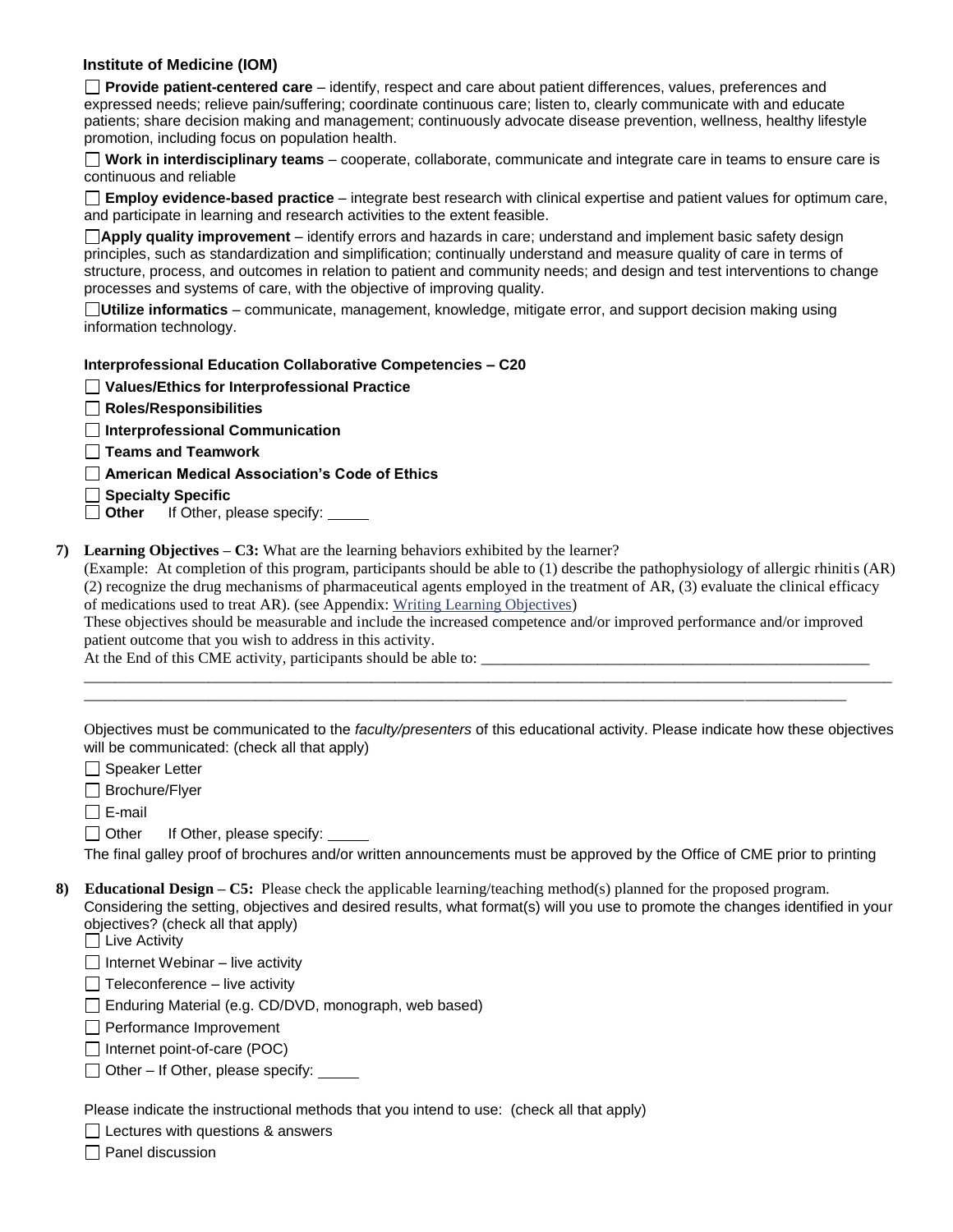| Skill-based training                                                                                                                                                                                                                            |
|-------------------------------------------------------------------------------------------------------------------------------------------------------------------------------------------------------------------------------------------------|
| Case presentations                                                                                                                                                                                                                              |
| Workshop                                                                                                                                                                                                                                        |
| <b>Simulated Patients</b>                                                                                                                                                                                                                       |
| <b>Standardized or Live Patients</b>                                                                                                                                                                                                            |
| Laboratory activity (e.g. animal lab)                                                                                                                                                                                                           |
| $\Box$ Small group discussion                                                                                                                                                                                                                   |
| Audience response system                                                                                                                                                                                                                        |
| $\Box$ Symposium                                                                                                                                                                                                                                |
| Train-the-trainer                                                                                                                                                                                                                               |
| Solicitation of peer reviewed papers*                                                                                                                                                                                                           |
| $\Box$ Other – If Other, please specify:                                                                                                                                                                                                        |
| *Please describe the methods for soliciting papers and presentations. Describe the peer review process used to select presentations. Describe<br>how papers are group, topic objectives developed and then communicated to potential attendees. |
|                                                                                                                                                                                                                                                 |

Explain why the above educational format is appropriate to this educational activity:

**9) Barriers – C18/19**: CME activities should give consideration to the system of care in which the learner will incorporate new or validate existing learned behaviors. What potential barriers do you anticipate the learner may encounter when trying to make the changes this activity is designed to promote? (check all that apply)

\_\_\_\_\_\_\_\_\_\_\_\_\_\_\_\_\_\_\_\_\_\_\_\_\_\_\_\_\_\_\_\_\_\_\_\_\_\_\_\_\_\_\_\_\_\_\_\_\_\_\_\_\_\_\_\_\_\_\_\_\_\_\_\_\_\_\_\_\_\_\_\_\_\_\_\_\_\_\_\_\_\_\_\_\_\_\_\_\_\_\_\_\_\_\_\_

 $\Box$  Cost

Lack of Time to Access/Counsel Patients

Lack of Administrative Support/Resources

□ Insurance/Reimbursement Issues

Patient Compliance Issues

□ Lack of Consensus on Professional Guidelines

Formulary Restrictions

 $\Box$  No Relevant Barriers

□ Other If Other, please specify:

In this CME activity, how will you incorporate strategies to remove, overcome, or address these barriers?

#### **10) Non- Educational Strategies – C17:**

 In the process of planning this activity, what non-educational strategies will you utilize to enhance the changes this activity is promoting? (check all that apply)

\_\_\_\_\_\_\_\_\_\_\_\_\_\_\_\_\_\_\_\_\_\_\_\_\_\_\_\_\_\_\_\_\_\_\_\_\_\_\_\_\_\_\_\_\_\_\_\_\_\_\_\_\_\_\_\_\_\_\_\_\_\_\_\_\_\_\_\_\_\_\_\_\_\_\_\_\_\_\_\_\_\_\_\_\_\_\_\_\_\_\_\_\_\_\_\_\_\_\_\_\_ \_\_\_\_\_\_\_\_\_\_\_\_\_\_\_\_\_\_\_\_\_\_\_\_\_\_\_\_\_\_\_\_\_\_\_\_\_\_\_\_\_\_\_\_\_\_\_\_\_\_\_\_\_\_\_\_\_\_\_\_\_\_\_\_\_\_\_\_\_\_\_\_\_\_\_\_\_\_\_\_\_\_\_\_\_\_\_\_\_\_\_\_\_\_\_\_\_\_\_\_\_

 $\Box$  Provider Reminders

Provider Feedback

□ Patient Surveys

□ Standing Orders

□ No Non-Educational Strategies will be used

□ Other If Other, please specify: <u>□ </u>

| 11) Evaluation Methods -C11: How do you plan to evaluate this program? (Examples of evaluation instruments might include an      |
|----------------------------------------------------------------------------------------------------------------------------------|
| evaluation form (see evaluation Form Ia) 6 to 9 months follow-up impact studies, pre/post-test, trained observer critique, focus |
| groups, etc.                                                                                                                     |

Nassau University Medical Center's CME mission and MSSNY require that every CME activity be designed to change physician competence, and/or performance and/or patient outcomes. Which of the following outcomes is this activity designed to facilitate? (check all that apply)

□ Increased Competence

Improved Performance

□ Improved Patient Outcomes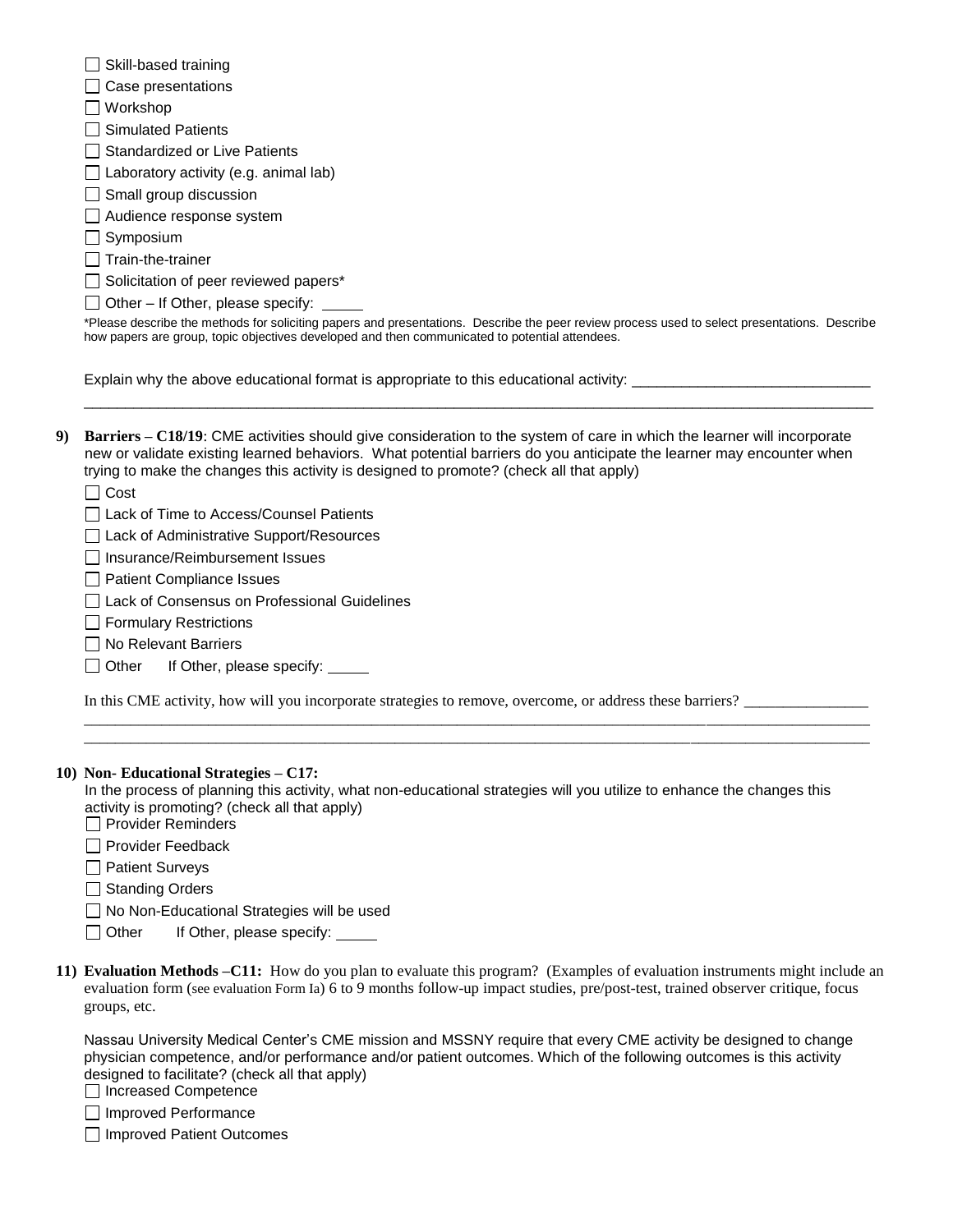Note: Follow up reports/data will be required for each item selected above. MSSNY requests evidence that measurement of competence, performance, and/or patient health improvement actually took place for each activity. For example, if your activity is designed to improve physician performance, you also need to measure if physician improvement occurred and provide pertinent follow-up data upon request.

How will you measure if changes in competence, performance or patient outcomes have occurred? (check all that apply)

| Learning/Competence Examples - C11: |
|-------------------------------------|
|-------------------------------------|

Evaluation/ Self Assessment (Required for CME credit) (form Ia)

- □ Audience Response System (ARS)
- $\Box$  Customized pre/post test including case examples
- $\Box$  Physician or patient surveys and evaluations
- $\Box$  Other If Other, please specify:

#### **Performance Evaluation Examples:**

- □ Adherence to guidelines
- $\Box$  Case-based studies
- □ Medical Record Data

- $\Box$  Direct observation
- $\Box$  Physician or patient feedback, surveys and evaluations
- $\Box$  Reminders and feedback
- □ Other If Other, please specify: \_\_\_\_\_

#### **Patient/Population Health Examples:**

- $\Box$  Change in health status measure
- $\Box$  Change In quality/cost of care
- $\Box$  Measure mortality and morbidity rates
- □ Patient feedback and surveys
- Other If Other, please specify:

The impact of this educational activity will be demonstrated by the performance of: (check all that apply)

 $\Box$  Individual health professionals

Process improvement

 $\Box$  Health of patients/ communities

**12) Faculty:** Explain briefly speaker's qualifications; include name, degree(s), title, interest or expertise relating to this program. Attach a mini CV or biographical sketch of your speaker. Speaker should include References pertaining to his/her program.

## *FUNDING*

This activity must be planned within the ACCME Standards for Commercial Support $^{\text{SM}}$ .

**13) [Preliminary budget](http://www.mssny.org/mssnycfm/mssnyeditor/File/2009/Pratice_Resources/CME/012209/32._Miscellaneous_Budget_12.07.doc) - C8:** Show income and expense (e.g. honorariums, appendix[: Policy on Honorarium and](http://www.numc.edu/wp-content/uploads/2018/02/CME-Appendix-Policy-on-honorarium-reimbursement.pdf)  [Reimbursement for CME Activities\)](http://www.numc.edu/wp-content/uploads/2018/02/CME-Appendix-Policy-on-honorarium-reimbursement.pdf) for this program: Proposed budget prior to program and final budget at the end of the program (see Budget Forms IIa & IIb).

#### **14) Commercial Support – C8**

- a. Is there [commercial support](http://www.mssny.org/mssnycfm/mssnyeditor/File/2009/Pratice_Resources/CME/012209/The_Standards_for_Commercial_Support.doc) for this activity? \_\_\_\_YES \_\_\_\_NO If YES: **Written statement of agreement must be (see Forms IIIa & IIIb) sent to any commercial supporters (See appendix: [ACCME Standards for Commercial Support\)](http://www.numc.edu/wp-content/uploads/2018/02/CME-Appendice-ACCME-standards-for-commertial-support.pdf)** If NO, how is the activity funded?
- b. If YES, attach a list of commercial supporters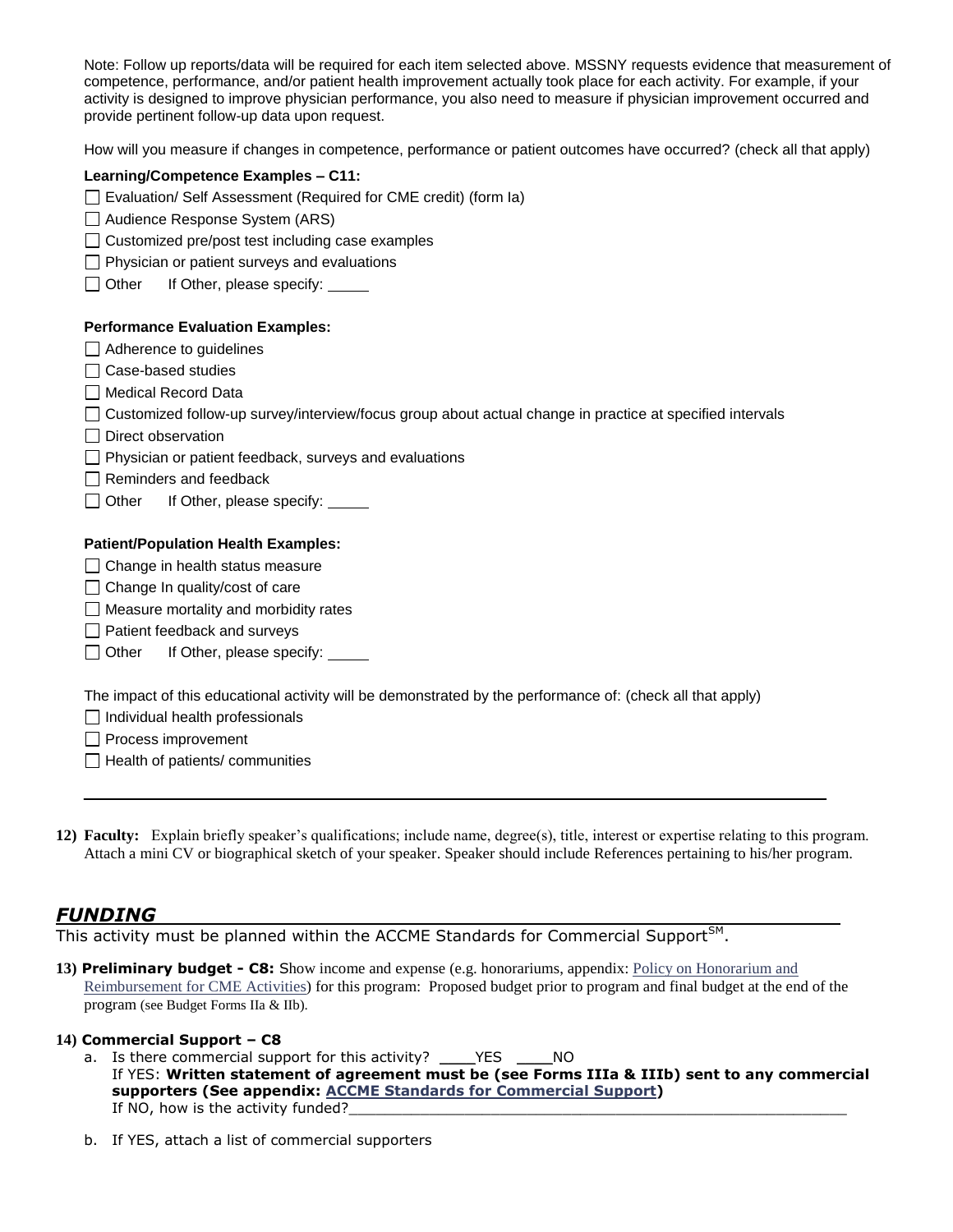- c. If receiving commercial support, how will this support be disclosed to the learners prior to the activity? \_\_\_Verbally \_\_\_Written
- d. Will there be [exhibitors?](http://www.mssny.org/mssnycfm/mssnyeditor/File/2009/Pratice_Resources/CME/012209/The_Standards_for_Commercial_Support.doc) \_\_\_\_YES \_\_\_\_NO
- e. If YES, attach a list of exhibitors If YES: How will you manage the separation of the exhibitors from the educational rooms and learners?
- f. Will you be accepting advertisements? \_\_\_\_YES \_\_\_\_NO

# *DISCLOSURE*

## **15) Relevant Financial Relationships (RFR) (sample Forms IV a & b***) –* **C7**

 *This form must be completed by all presenters/planners if commercial support is or is not accepted.*

**Disclosure Statement**: All activity planners, faculty/presenters and staff participating in this activity must complete a Faculty Disclosure form which must be updated every 12 months. These forms should be returned to us

**16) Attendance Record** (see sample Form V).

**17) Certificate:** Once the program has been approved an original of our sample certificate will be sent to you for distribution to the participants – make as many copies as needed for participants.

## **18) Checklist** (\*Our forms must be used)

**CME APPLICATION MAY NOT BE ACCEPTED WITHOUT THE FOLLOWING: Identify materials have been submitted:**

- Completed application \*
- An agenda with start and end times of all live activities
- Activity materials and all handouts (powerpoints, slides, etc) with appropriate disclosure statements
- List of planners, presenters, moderators
- A CV or bio for each Faculty member
- A copy of the faculty invitation letter (if used)
- List of all commercial supporters (if applicable)
- List of all exhibitors (if applicable)
- Signed [Commercial Support Agreements](http://www.mssny.org/mssnycfm/mssnyeditor/File/2009/Pratice_Resources/CME/012209/24._Financial_Comm_Supp_Agreement_2007.doc) for all entities providing financial or in-kind support. (Form IIIb)\*
- Preliminary budget (Form IIa)
- The Relevant Financial Relationship (RFR) form for each planner and presenter and moderator (Form IVb)\*
- Copy of written disclosure information for RFR and/or commercial support
- A copy of any non-educational interventions (if applicable)
- The evaluation tool(s) for learners and faculty (Forms Ia, Ib, Ic)
- Monitoring tool for RSS (if applicable)
- Copy of all printed materials: brochure, flyer, CD/DVD covers etc. (Form VII)
- A copy of your sign-in sheet if other than NUMC's form (Form V)

Analysis of the outcome data from your previously-approved activity justifying need for this activity (if applicable)

Copy of the verbal disclosure attestation form (Form VI) \*

## **See section on Accreditation Statement and disclosure policy statement on instructions section**

|    | <b>For Continuing Medical Education Committee only</b>                                                                                                                                                   |  |  |  |  |
|----|----------------------------------------------------------------------------------------------------------------------------------------------------------------------------------------------------------|--|--|--|--|
| П. | The program has been approved for Continuing Medical Education category 1 credits                                                                                                                        |  |  |  |  |
|    |                                                                                                                                                                                                          |  |  |  |  |
|    | The program cannot be approved for CME category 1 credit until the following is submitted:<br>Statement of Objectives, Need assessment, target audience<br>Program Brochure<br>Speaker(s) Biography(ies) |  |  |  |  |

**Comments/ Recommendations:**